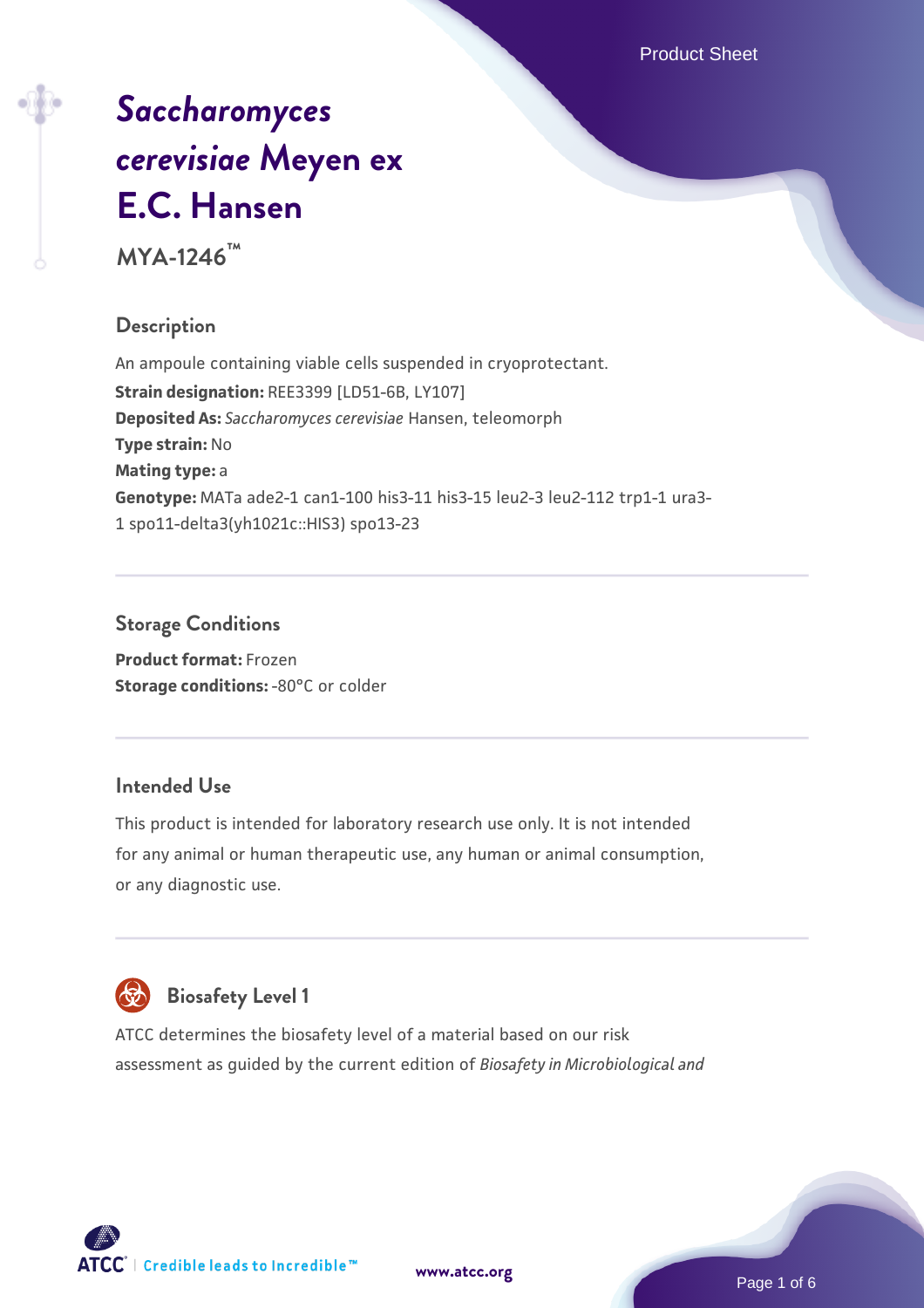## **[Saccharomyces cerevisiae](https://www.atcc.org/products/mya-1246)** [Meyen ex E.C. Hansen](https://www.atcc.org/products/mya-1246) **MYA-1246**

*Biomedical Laboratories (BMBL)*, U.S. Department of Health and Human Services. It is your responsibility to understand the hazards associated with the material per your organization's policies and procedures as well as any other applicable regulations as enforced by your local or national agencies.

ATCC highly recommends that appropriate personal protective equipment is always used when handling vials. For cultures that require storage in liquid nitrogen, it is important to note that some vials may leak when submersed in liquid nitrogen and will slowly fill with liquid nitrogen. Upon thawing, the conversion of the liquid nitrogen back to its gas phase may result in the vial exploding or blowing off its cap with dangerous force creating flying debris. Unless necessary, ATCC recommends that these cultures be stored in the vapor phase of liquid nitrogen rather than submersed in liquid nitrogen.

# **Certificate of Analysis**

For batch-specific test results, refer to the applicable certificate of analysis that can be found at www.atcc.org.

# **Growth Conditions Medium:**  [ATCC Medium 1245: YEPD](https://www.atcc.org/-/media/product-assets/documents/microbial-media-formulations/1/2/4/5/atcc-medium-1245.pdf?rev=705ca55d1b6f490a808a965d5c072196) **Temperature:** 25°C

# **Handling Procedures**

**Frozen ampoules** packed in dry ice should either be thawed immediately or



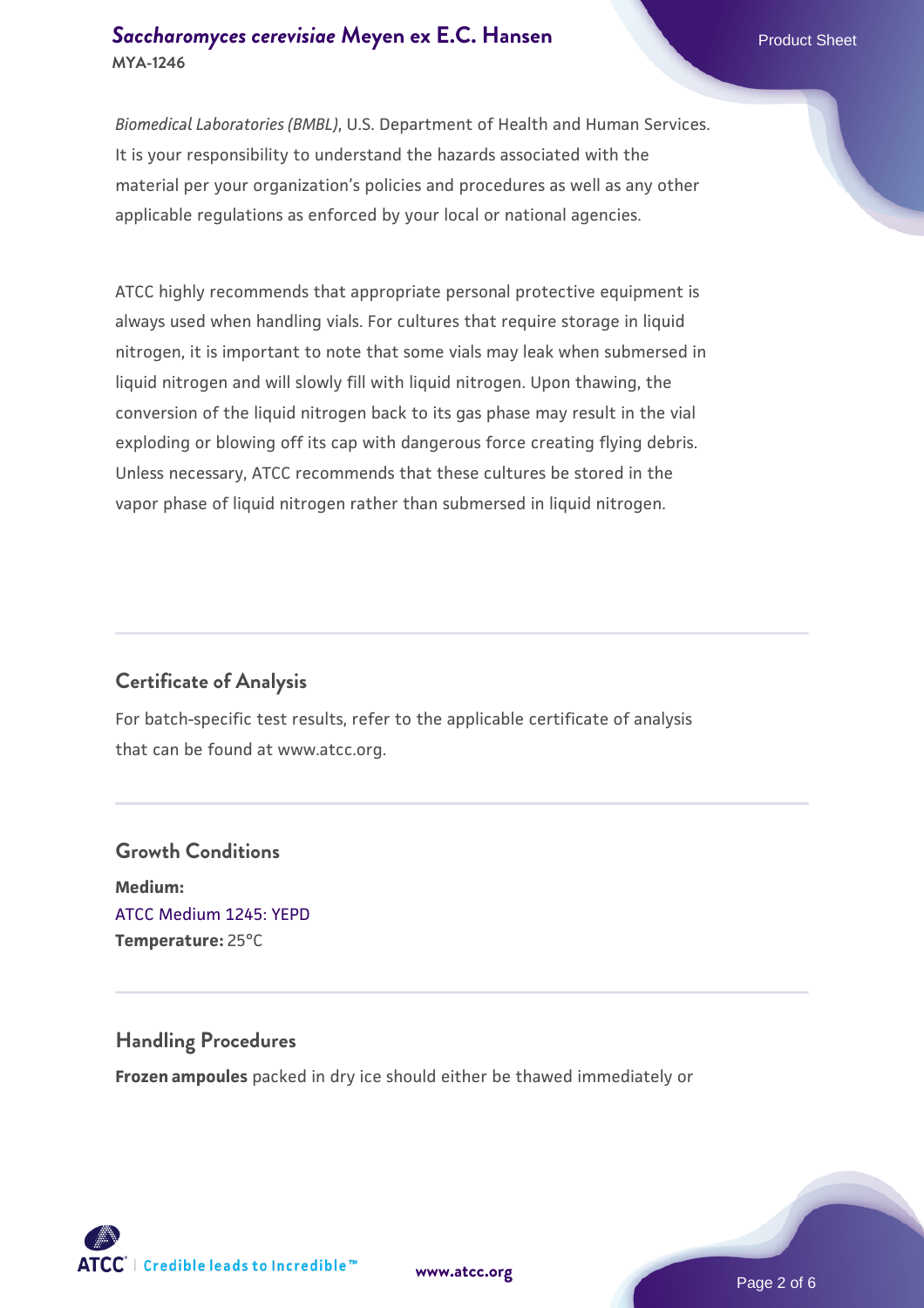# **[Saccharomyces cerevisiae](https://www.atcc.org/products/mya-1246)** [Meyen ex E.C. Hansen](https://www.atcc.org/products/mya-1246) **MYA-1246**

stored in liquid nitrogen. If liquid nitrogen storage facilities are not available, frozen ampoules may be stored at or below -70°C for approximately one week. **Do not under any circumstance store frozen ampoules at refrigerator freezer temperatures (generally -20°C)**. Storage of frozen material at this temperature will result in the death of the culture.

- 1. To thaw a frozen ampoule, place in a **25°C to 30°C** water bath, until just thawed **(approximately 5 minutes)**. Immerse the ampoule just sufficient to cover the frozen material. Do not agitate the ampoule.
- 2. Immediately after thawing, wipe down ampoule with 70% ethanol and aseptically transfer at least 50 µL (or 2-3 agar cubes) of the content onto a plate or broth with medium recommended.
- 3. Incubate the inoculum/strain at the temperature and conditions recommended.
- 4. Inspect for growth of the inoculum/strain regularly for up to 4 weeks. The time necessary for significant growth will vary from strain to strain.

#### **Notes**

Additional information on this culture is available on the ATCC web site at [www.atcc.org.](http://www.atcc.org/)

# **Material Citation**

If use of this material results in a scientific publication, please cite the material in the following manner: *Saccharomyces cerevisiae* Meyen ex E.C. Hansen (ATCC MYA-1246)

# **References**

References and other information relating to this material are available at www.atcc.org.

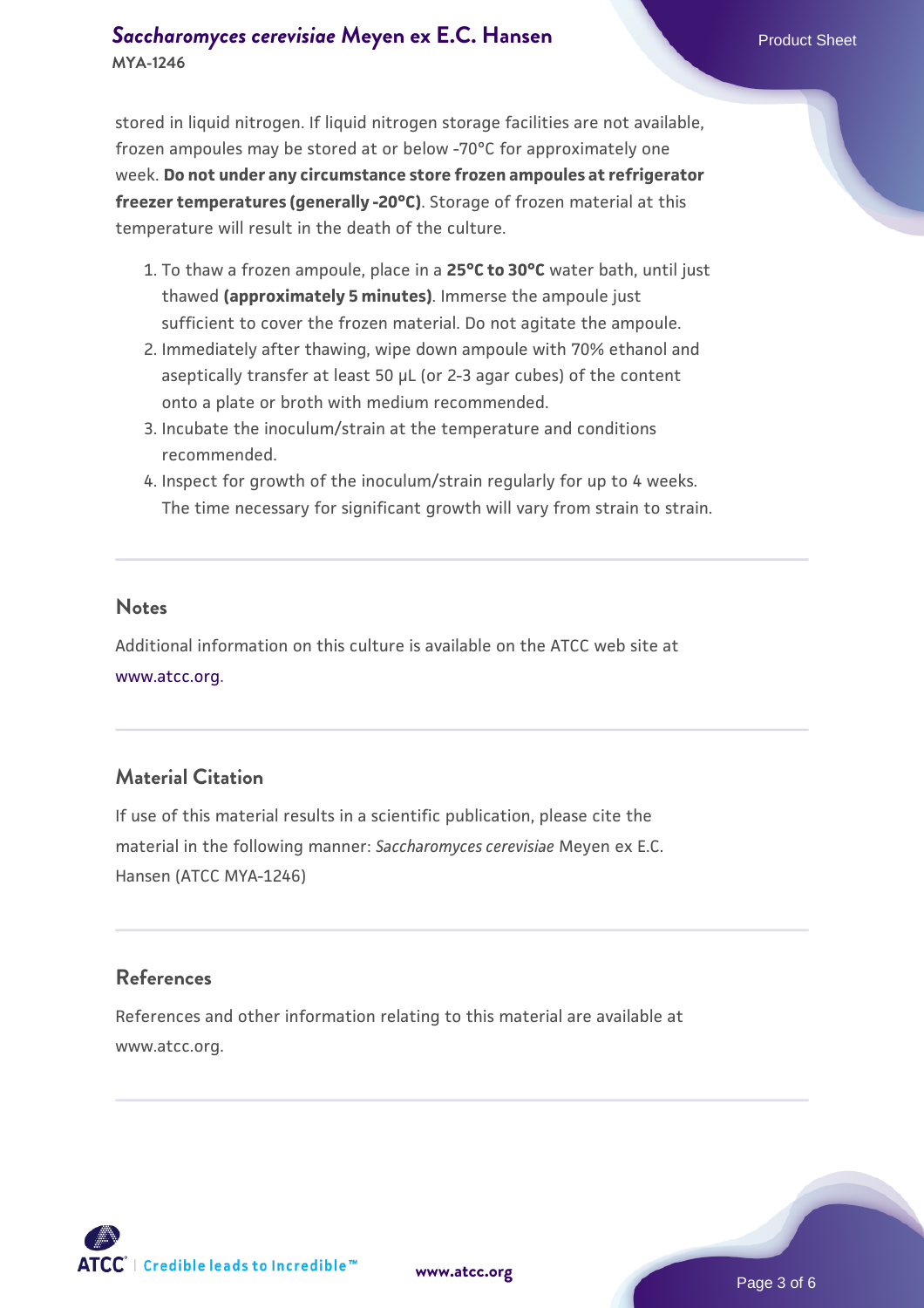# **Warranty**

The product is provided 'AS IS' and the viability of ATCC® products is warranted for 30 days from the date of shipment, provided that the customer has stored and handled the product according to the information included on the product information sheet, website, and Certificate of Analysis. For living cultures, ATCC lists the media formulation and reagents that have been found to be effective for the product. While other unspecified media and reagents may also produce satisfactory results, a change in the ATCC and/or depositor-recommended protocols may affect the recovery, growth, and/or function of the product. If an alternative medium formulation or reagent is used, the ATCC warranty for viability is no longer valid. Except as expressly set forth herein, no other warranties of any kind are provided, express or implied, including, but not limited to, any implied warranties of merchantability, fitness for a particular purpose, manufacture according to cGMP standards, typicality, safety, accuracy, and/or noninfringement.

#### **Disclaimers**

This product is intended for laboratory research use only. It is not intended for any animal or human therapeutic use, any human or animal consumption, or any diagnostic use. Any proposed commercial use is prohibited without a license from ATCC.

While ATCC uses reasonable efforts to include accurate and up-to-date information on this product sheet, ATCC makes no warranties or representations as to its accuracy. Citations from scientific literature and patents are provided for informational purposes only. ATCC does not warrant that such information has been confirmed to be accurate or complete and the customer bears the sole responsibility of confirming the accuracy and completeness of any such information.

This product is sent on the condition that the customer is responsible for and assumes all risk and responsibility in connection with the receipt, handling,



**[www.atcc.org](http://www.atcc.org)**

Page 4 of 6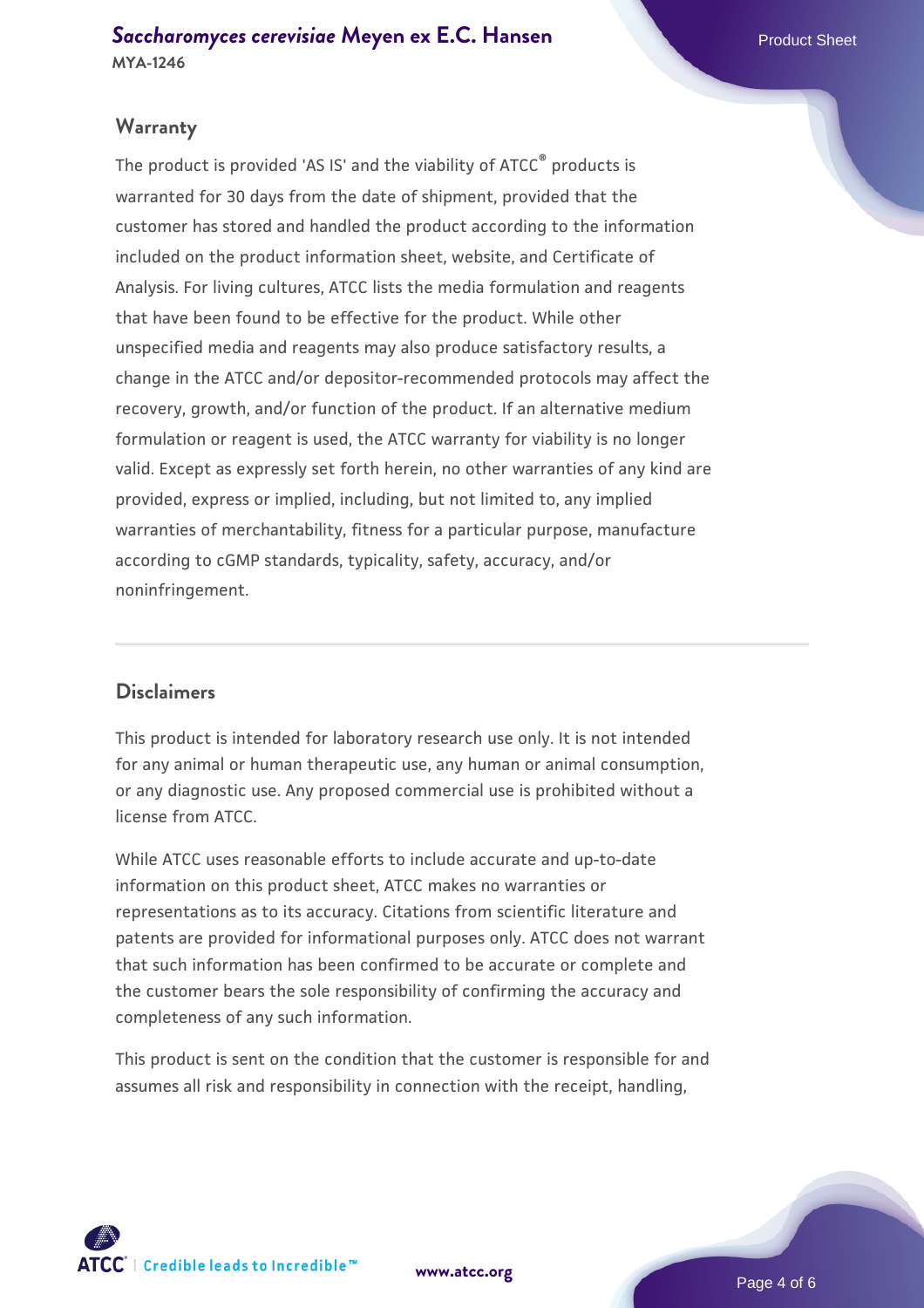storage, disposal, and use of the ATCC product including without limitation taking all appropriate safety and handling precautions to minimize health or environmental risk. As a condition of receiving the material, the customer agrees that any activity undertaken with the ATCC product and any progeny or modifications will be conducted in compliance with all applicable laws, regulations, and guidelines. This product is provided 'AS IS' with no representations or warranties whatsoever except as expressly set forth herein and in no event shall ATCC, its parents, subsidiaries, directors, officers, agents, employees, assigns, successors, and affiliates be liable for indirect, special, incidental, or consequential damages of any kind in connection with or arising out of the customer's use of the product. While reasonable effort is made to ensure authenticity and reliability of materials on deposit, ATCC is not liable for damages arising from the misidentification or misrepresentation of such materials.

Please see the material transfer agreement (MTA) for further details regarding the use of this product. The MTA is available at www.atcc.org.

## **Copyright and Trademark Information**

© ATCC 2021. All rights reserved.

ATCC is a registered trademark of the American Type Culture Collection.

# **Revision**

This information on this document was last updated on 2021-05-20

### **Contact Information**

ATCC 10801 University Boulevard Manassas, VA 20110-2209 USA